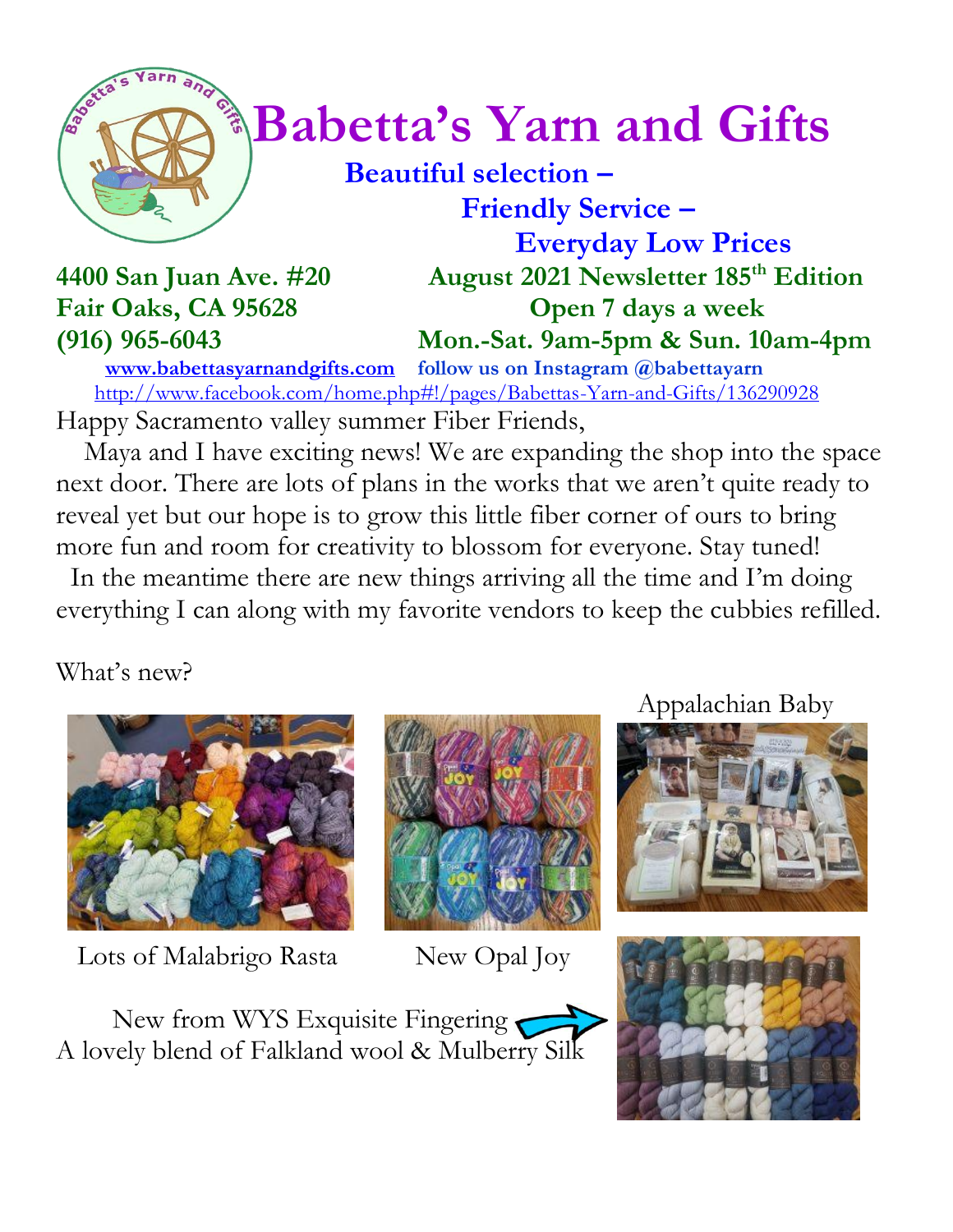#### New from Berroco







Dream in Color Summer Collection 24 colors for heels & toes





Make a squishy pillow with Furreal! New company Circulo kits & yarn

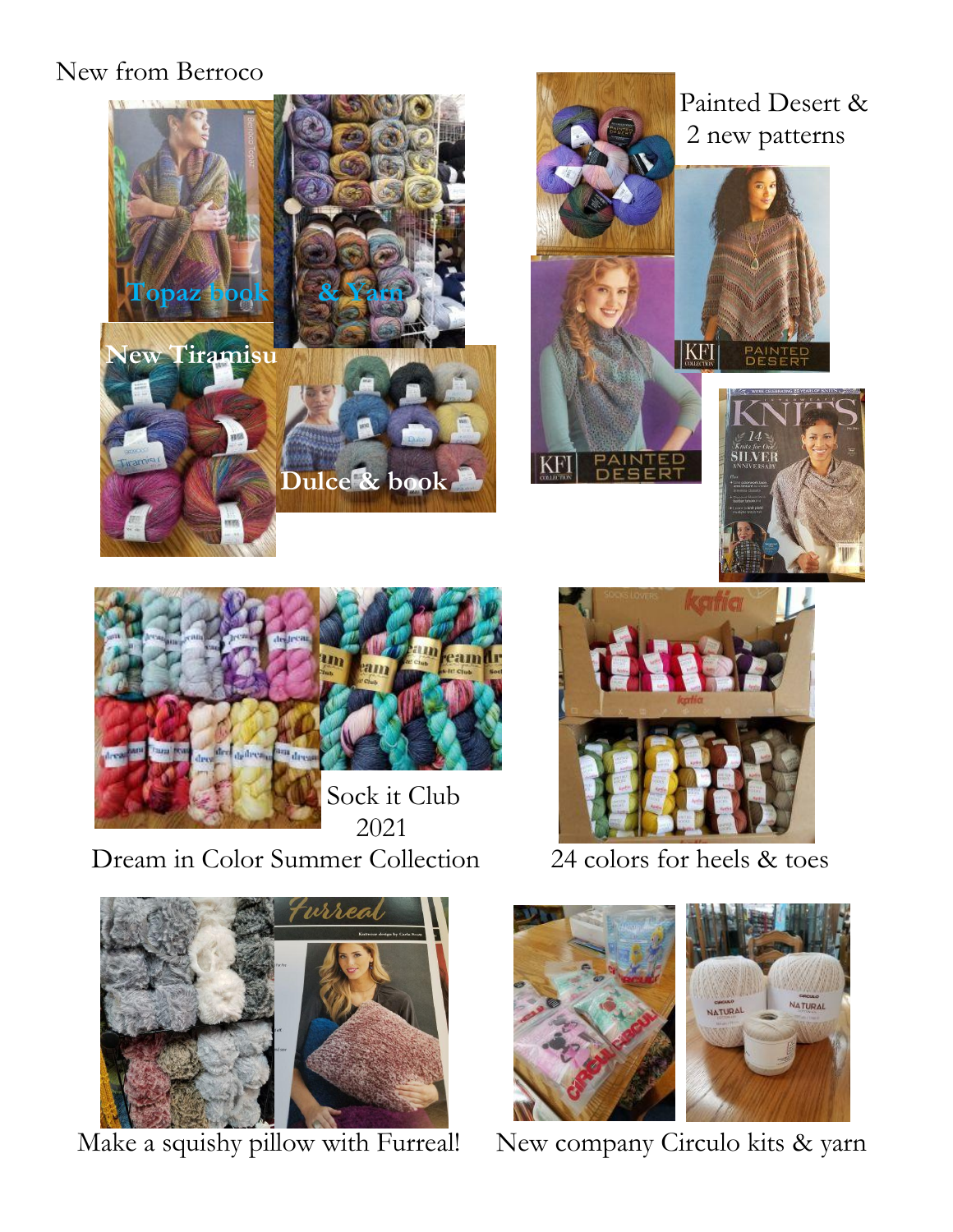







New patterns from Annie's new colors of Noro Sonata



Pick up your Berroco Fall 2021 Yarn Tasting kit at Babetta's for \$14.95 and experience all the lovely new fibers. Each kit comes with a code for 50% off a Berroco pattern of your choice and a packet with an overview of all their new designs in the newest yarns.



### **Classes for August & September 2021 at Babetta's**

 *In our project classes you can learn to knit anything from scarves to socks to felted purses to lace shawls to hats to sweaters. Pick your project and join in the fun. Our knitters inspire each other to try new things by sharing ideas and showing off their latest creation. Sign up for one of our classes and you will receive a coupon for 10% off.*

Pre-registration is required as class sizes are limited. Please choose your dates carefully. Because of scheduling conflicts and complications, make-up classes will only be allowed under special circumstances and individual consideration.

Our project class knitting teacher Maya has been teaching at Babetta's for 16 years and can help you make your fiber dreams come true in a fun and patient atmosphere.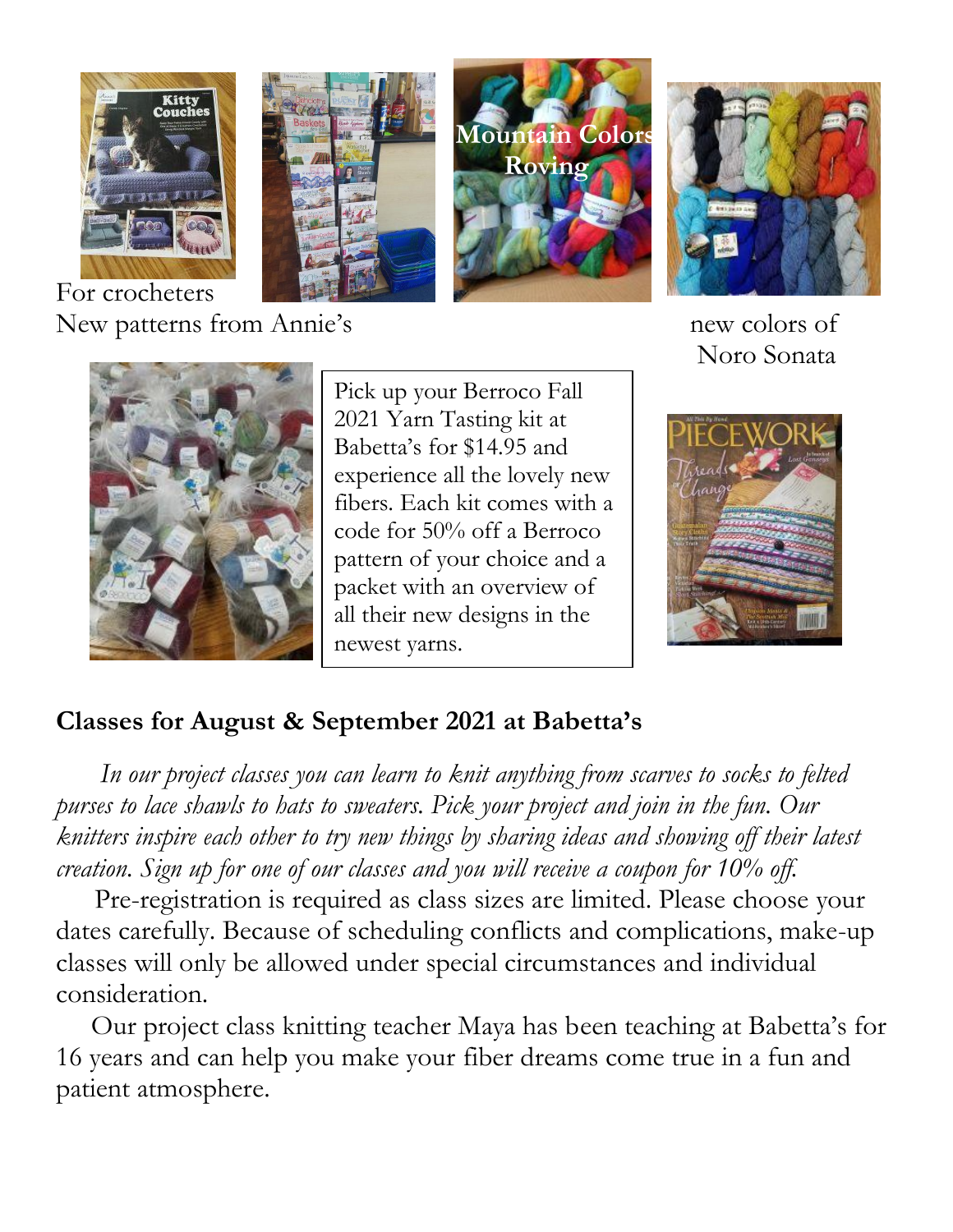**Monday August 9, 16 & 23 September 13, 20 & 27** Knitting Project 10:00am – 11:30am fee \$60 Knitting Project 12pm-1:30pm fee \$60

**Wednesdays August 11, 18 & 25 September 8, 15 & 22** Knitting Project 10am-11:30am fee \$60 Knitting Project 12pm-1:30pm fee \$60

**Saturdays August 14, 21 & 28 September 11, 18 & 25** Knitting Project 10am-11:30am fee \$60 Knitting Project 12pm-1:30pm fee \$60 Knitting Project 2pm-3:30pm fee \$60

## **Private Lessons**

Knitting or Crochet \$25 an hour. Call or stop by to schedule. Group Knitting or Crochet Private lessons \$15 an hour per person. Cancellations with less than 24 hour notice will forfeit deposit with exceptions for emergencies. Other cancellations can be transferred to rescheduled lessons or store credit.

**We have a beautiful new Oak table for our classes with comfy chairs.**